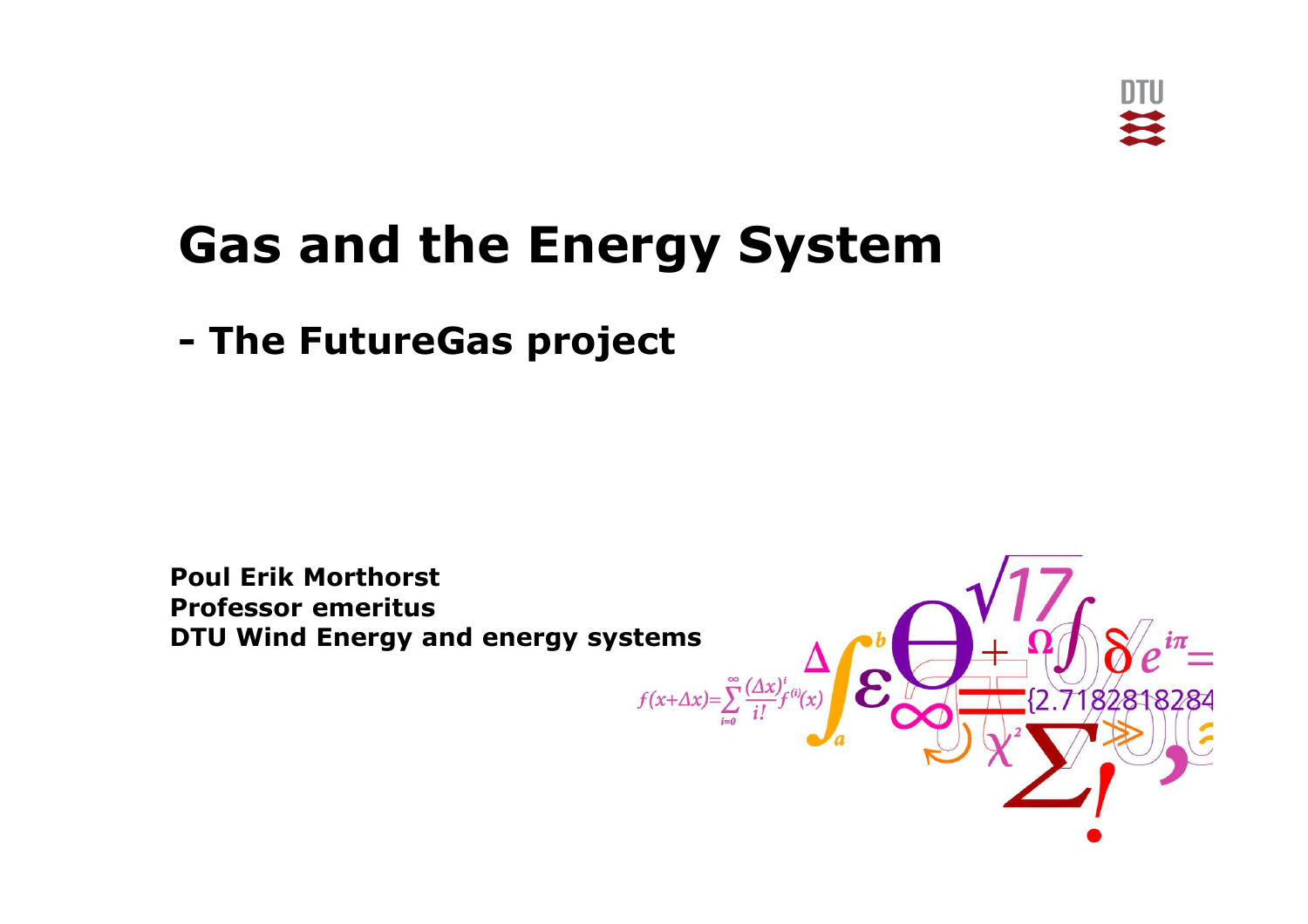



### **FutureGas Partners**





**Technical University of Denmark**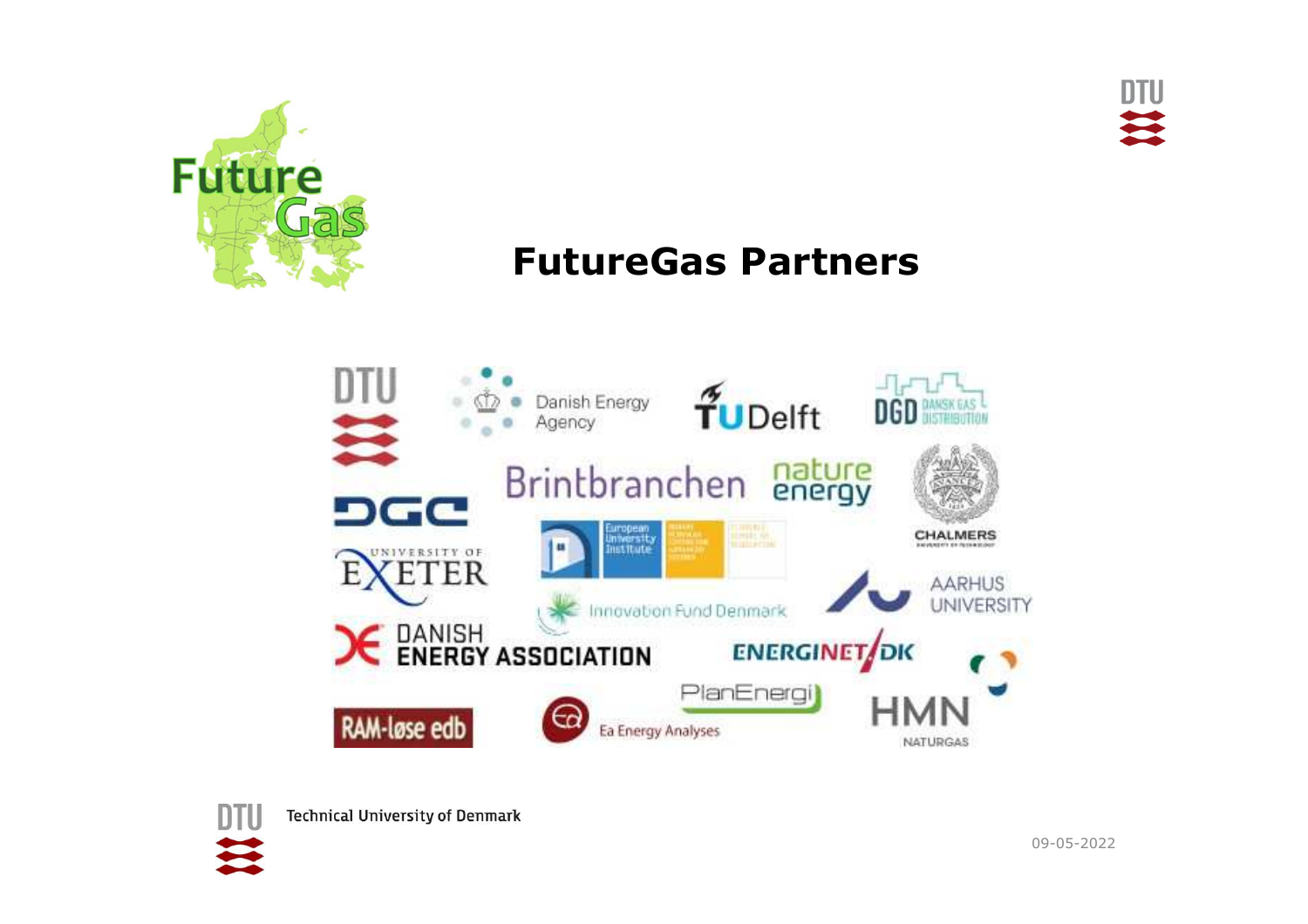

## **Kick-off meeting**





**Technical University of Denmark** 

09-05-2022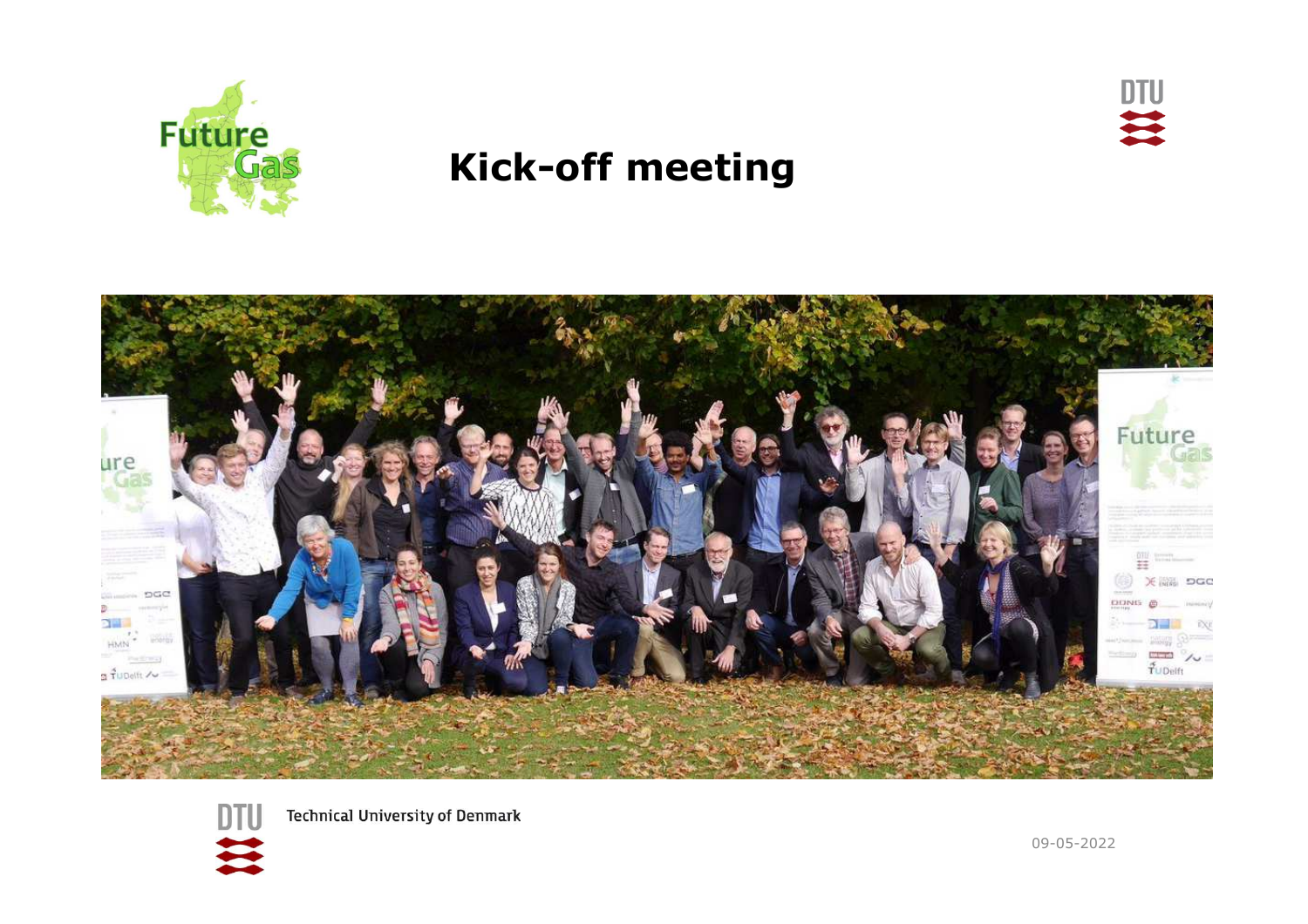

09-05-2022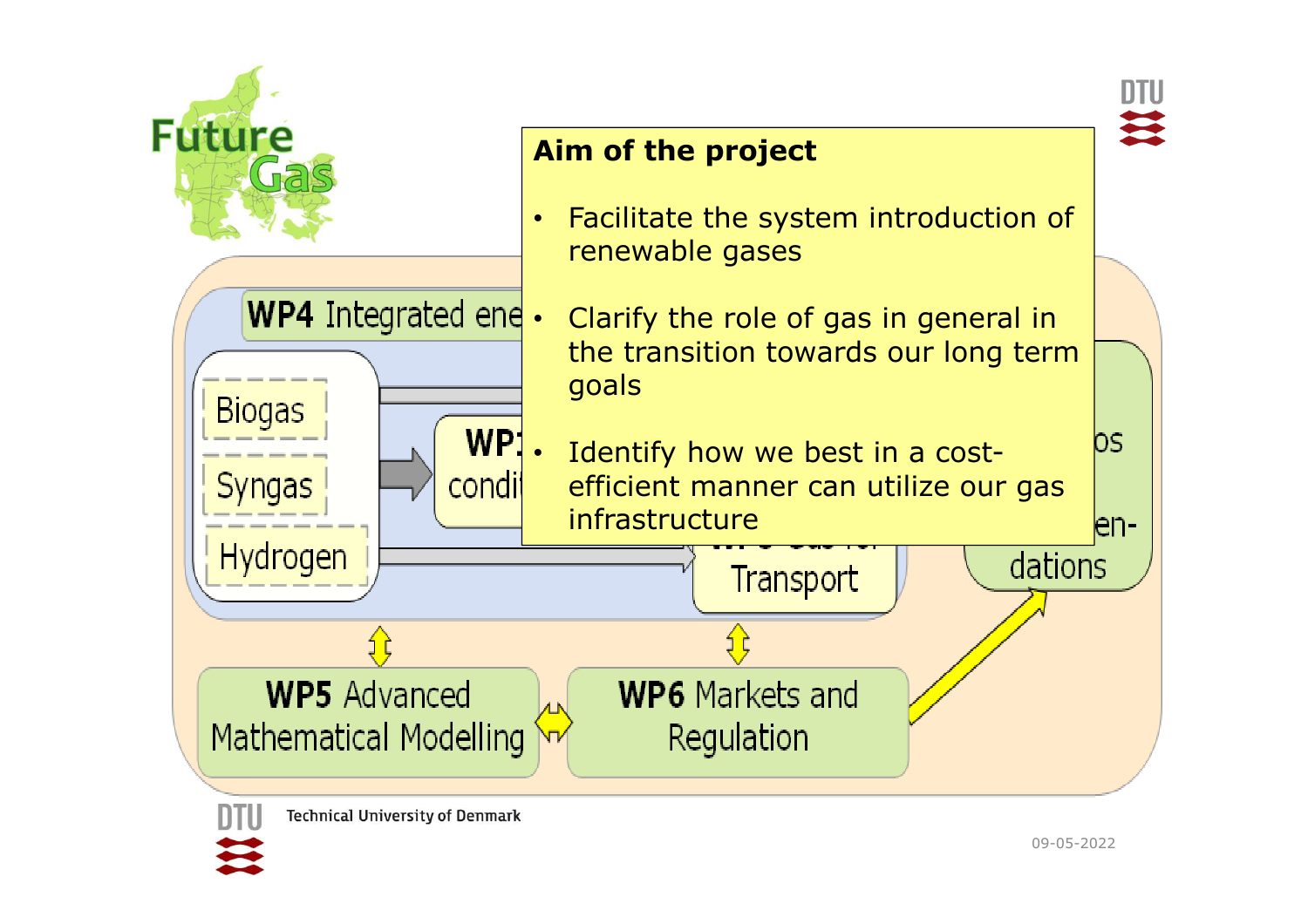

#### **Integration of gas in the Energy System**

<mark>- Power, District heating, Transport…</mark>

### • **Cost-efficient integration of gasses based on renewable energy**

- Biogas, SNG, hydrogen..
- How are they best utilised Upgraded/direct use

### • **How do we best utilize the existing gas infrastructure?**

- Natural gas as a transition fuel
- Dedicated grids?

#### • **Gas in transport**

• Experiences from Sweden

### • **Modelling gas**

• Balmorel, Sifre, advanced tools..

#### • **Regulation of gas**

• Tariffs, taxes….



**Technical University of Denmark** 

09-05-2022

DTU

芸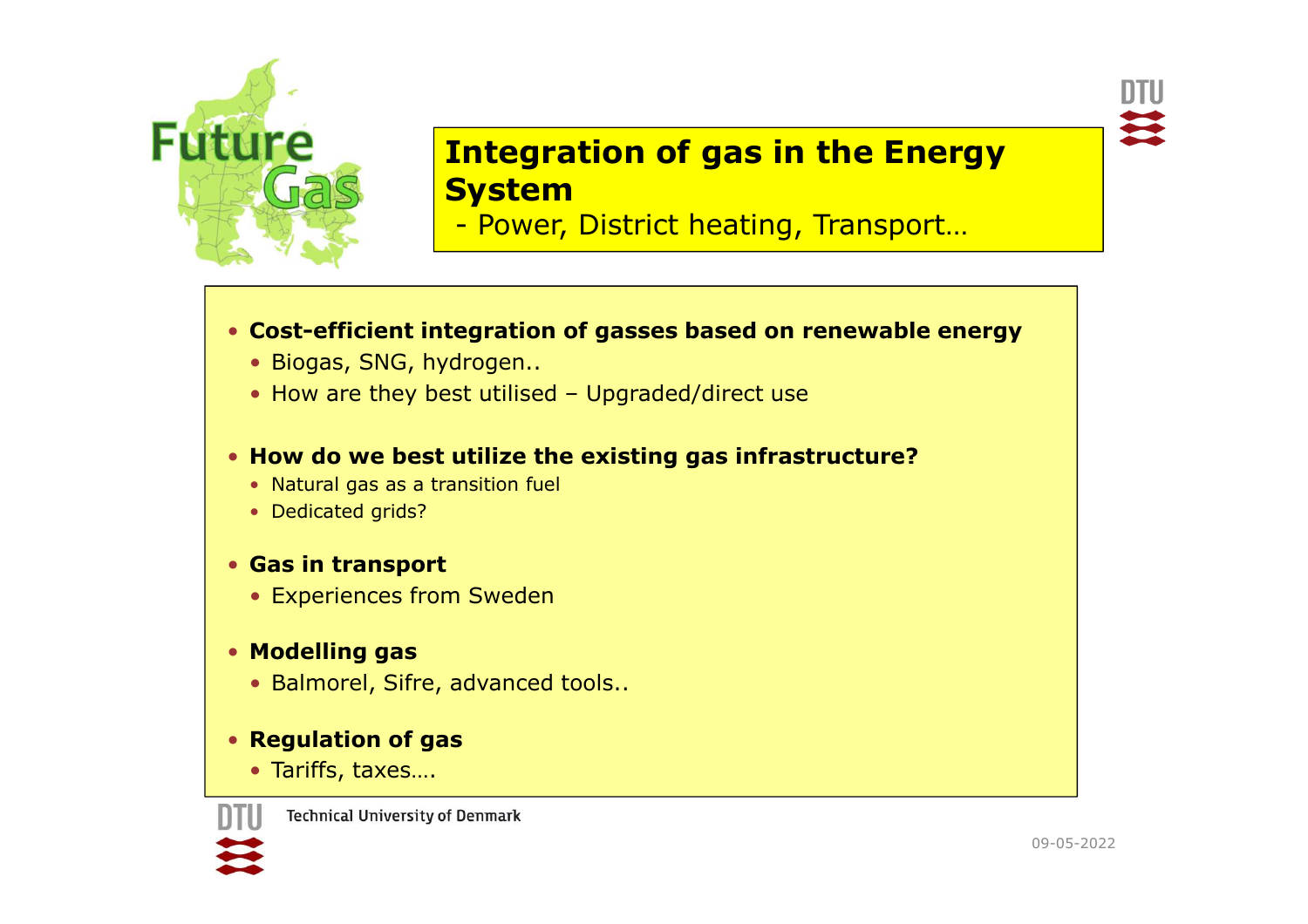## **The use of gas in the transition phase?**

## • **Gas in Transport**

- Heavy transport person transport  $\epsilon$  **possibility** a possibility  $\epsilon$
- **Gas for industry**
- **Gas for heating purposes**

# **• Need for balancing wind and so and solar part of the solution of the solar rand solar and solar and solar and solar**  $\mathbb{R}$

- Power balancing by gas fast in ram<br>• Intersecunestars can de suite a let
- Interconnectors can do quite a lot

# • In periods with low wind we w increase the state of power-to-gas

- Central and/or decentralised power  $\mathsf{r}$   $\blacksquare$  Udlands forbindelser årlig akkumuleret
- Short periods = Use of Gas turbines

# • **Long term storage facility**

• Short term might not be needed – fle<br>  $\fbox{sup}$  El-og plugin hybridbiler (scenarie 2035)







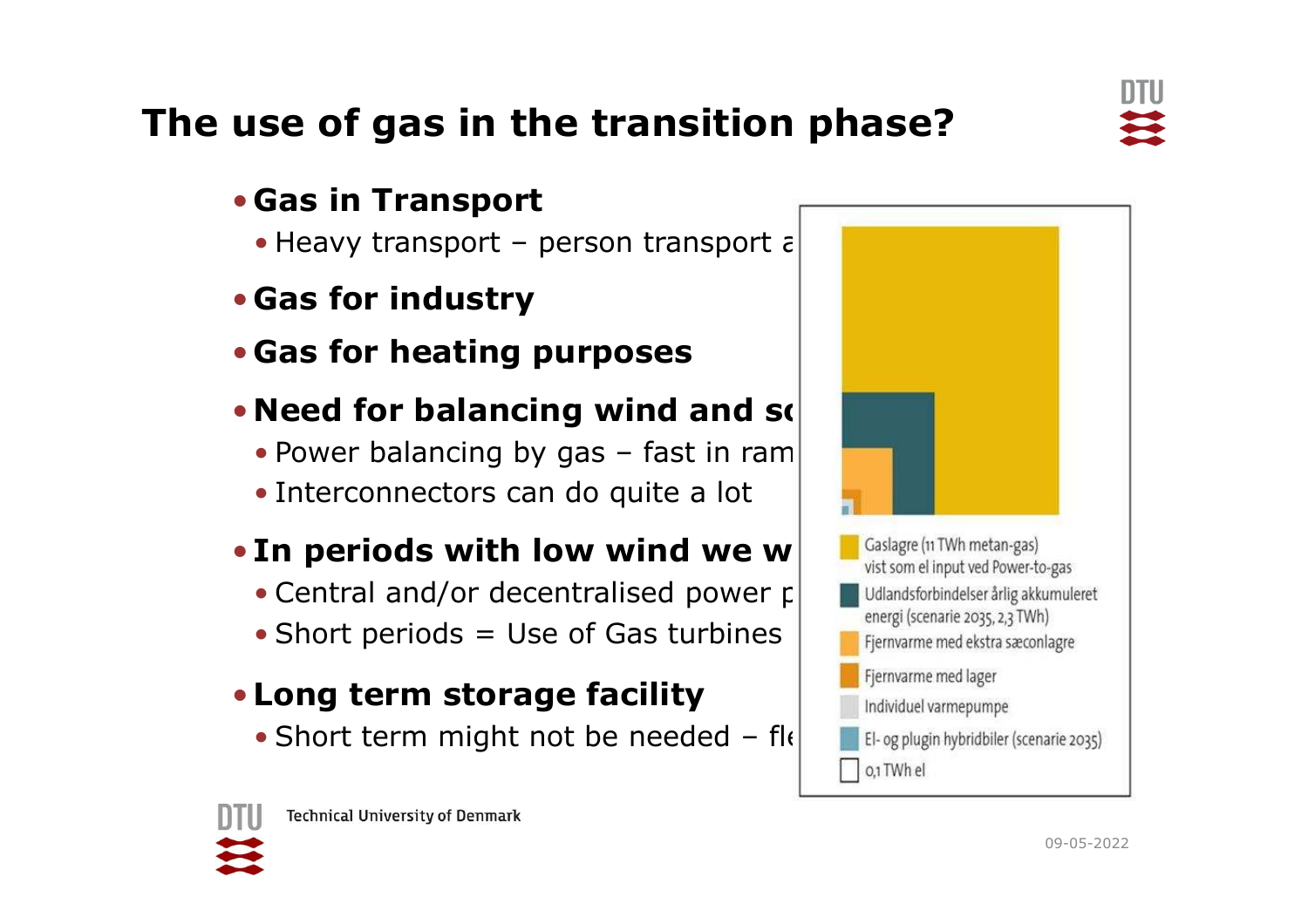#### **Base case for Regulation: Gross Energy Consumption in Denmark Compared to the Marathon case**